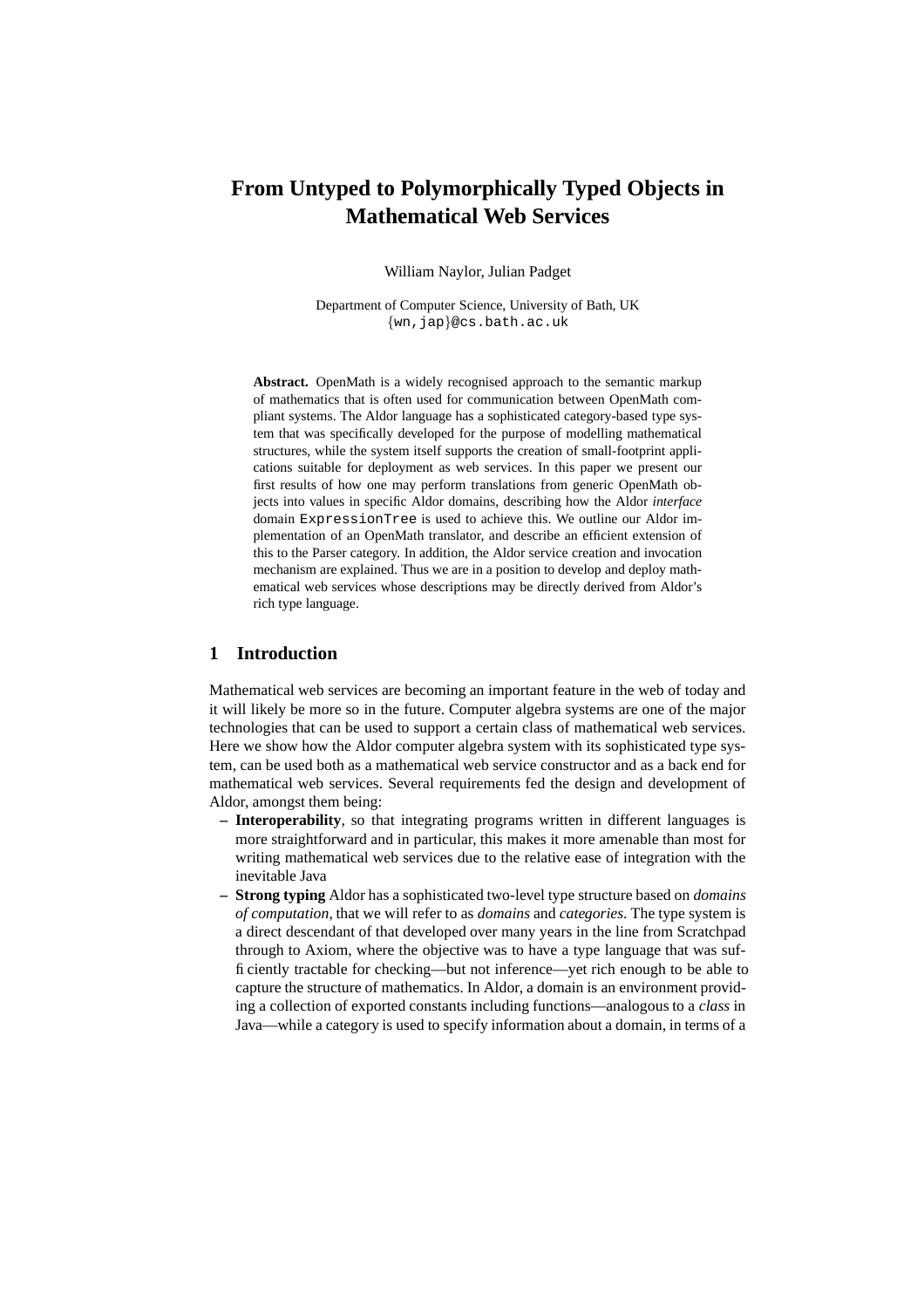collection of exports that the domain in question is required to provide—analogous to an *interface* in Java. Domains and categories in Aldor may be dependant on other Aldor objects that may be members of domains, domains themselves or categories; that is both domains and categories may be parameterized by other Aldor objects.

**Efficiency—both** in speed and space—which is why Aldor provides a good basis for mathematical services, because Aldor programs may be compiled to provide executables with execution speeds comparable to that of C++. This allows services to be compiled prior to deployment and invoked with little overhead. Since the inception of Aldor—it was originally developed as a compiler language for the Axiom [2] computer algebra system in the early 1990s, however it has developed separately since—a number of stand-alone libraries have been developed, and specifically the *algebra* library [4] which provides a number of the domains and categories utilised by the work detailed in this paper.

A web service is not unlike a (remote) procedure in that the user must supply some inputs (arguments) and in return should receive some outputs (results). These input and output values will be represented in some communication language that it is desirable should not be system specific, because web services, so it is implied, should make no assumption about the context of the clients of the service. OpenMath $^1$  is our chosen language for the representation of mathematical objects for input to and output from the mathematical web services. OpenMath adopts a novel, but also historically enforced, solution to the unambiguous identification of objects, in that rather than using namespaces, which did not exist when OpenMath was first conceived, attributes indicate the referenced content dictionary and element. Thus < $\cos$  cd = "linalg2" name = "matrix"/> in the example below identifies the matrix object in the linalg2 content dictionary. The definitions are organised using Content Dictionaries (CDs) which may be stored in standard libraries, for example those maintained by the OpenMath society [12], or shared between applications. OpenMath may be represented in a number of ways but the accepted representation, especially as far as communication over the Internet is concerned, is in an XML (eXtensible Markup Language) [16] format.

```
Example 1. The matrix \begin{pmatrix} 1 & 3 \\ 2 & 4 \end{pmatrix}2 4

may be represented in OpenMath markup as:
<OMA
```

```
<OMS cd = "linalg2" name = "matrix"/>
 \leq OMA<OMS cd = "linalg2" name = "matrixrow"/>
    <OMI>1</OMI> <OMI>3</OMI>
  </OMA>
  < OMA ><OMS cd = "linalg2" name = "matrixrow"/>
    <OMI>2</OMI> <OMI>4</OMI>
  </OMA>
\langle / OMA >
```
*where* linalg2 *is the second linear algebra content dictionary, defining the* matrix *and* matrixrow *concepts,* OMA *identifies an application (of a constructor in each of*

<sup>&</sup>lt;sup>1</sup> We refer to OpenMath 1.0 in this paper as it is forward compatible and we do not require any of the improved features of the newer versions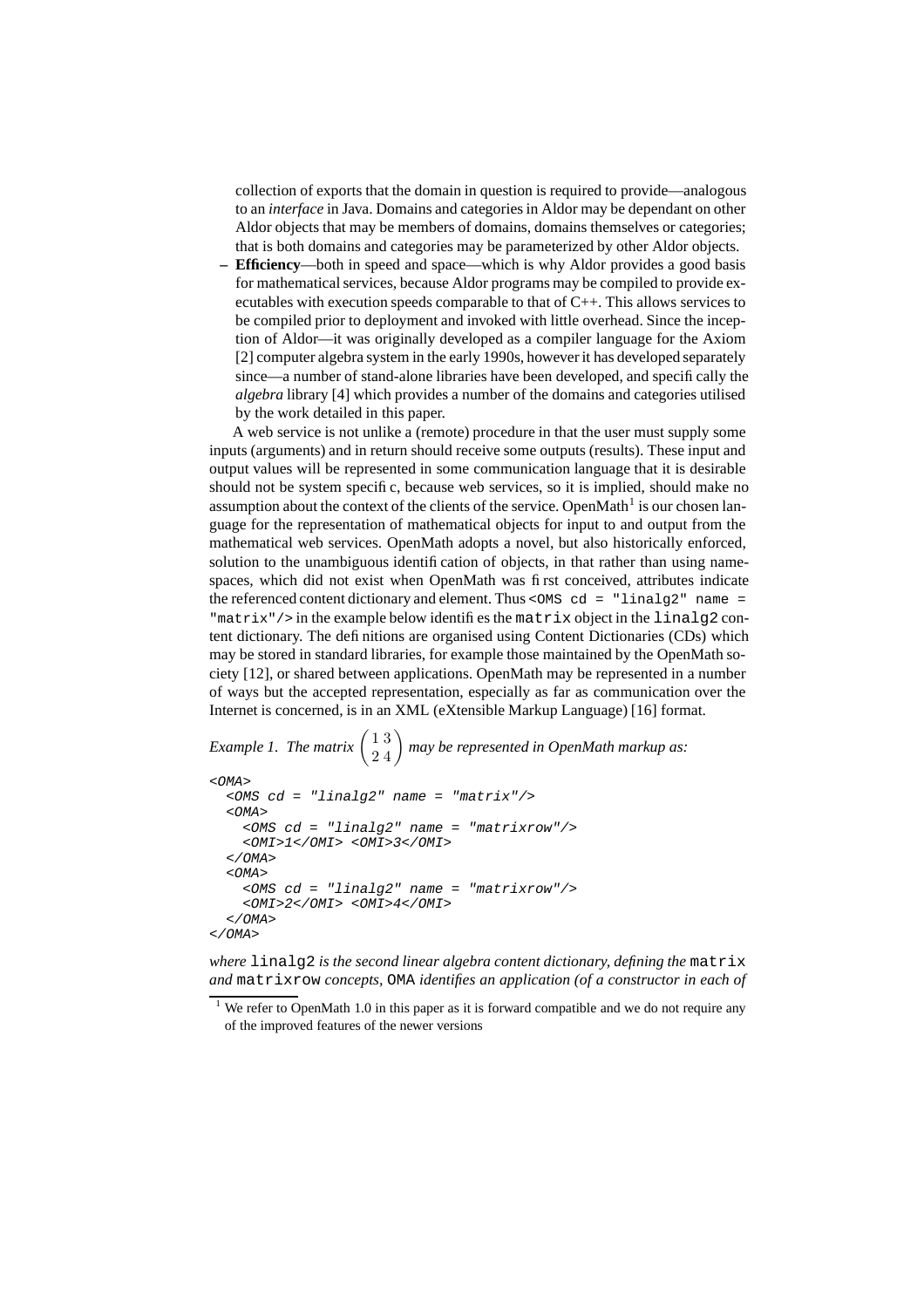### *the three cases here),* OMS *identifies a symbol with attribute* name *in the given CD and* OMI *identifies an integer.*

The purpose of this paper is to demonstrate how the categories and domains of Aldor's type system can be used to advantage in the creation of mathematical web services and specifically, how it may be used to capture accurately the semantics of OpenMath input and subsequently how it assists in turning outputs back into OpenMath for communication to other OpenMath-aware applications.

We now outline the structure of the rest of the paper. In section 2 we describe the architecture of our service manager, discussing details of the problems that arose from the philosophical mismatch of Aldor's strong-typing and OpenMath's type agnosticism, and how we have overcome this by means of the ExpressionTree domain. In section 3 we discuss both the theoretical—from a type system point of view—and practical limitations of the approach we describe. In section 4 we give specific details of the service manager, how the services must be wrapped in order that they can communicate over the Internet and demonstrate how a service is invoked *via* Axis. Finally in section 5 we give an example of our service manager, demonstrating deployment of a service right through to service invocation and receiving OpenMath results over axis, which may then be converted *via* style-sheets to presentation MathML, which may subsequently be displayed by the browser.

### **2 Design of the Service Constructor Service**

If a service is to be usefully deployed on the Internet, it must receive parameters, or input from the external world. It must also return the results of the computation to the external world. We utilise the conventional solution of a *wrapper* around the code that implements a service to provide the function of processing OpenMath received over an *Input Stream*. Consequently the OpenMath is converted into the internal Aldor representation that may then be processed by the service. On successful completion the service will produce results which are then converted to OpenMath and fed to an *Output Stream*. The input stream and output stream referred to in this description originate from a java class listening to and writing to an axis-created SOAP connection.

The first step in making Aldor OpenMath aware was the definition of an OpenMath domain. Fortunately, since there are already a set of domains implementing XML-DOM [17, 10] it was relatively straightforward to adapt these for the purpose. These domains take a domain-valued parameter that must have a *category* of character, such as UTF8Char. This expresses the constraint that there are a number of functions specified in the category that the domains must export. UTF8Char is the character domain which we use in this presentation, it being a full implementation of the Unicode UTF-8 encoding [15]. It is written to supply the full functionality of the character encoding and utilises the lowest level operations available in Aldor to ensure high efficiency.

### **2.1 Interface Typing Problems and our Solution**

One of the major problems encountered when performing translations between Open-Math and Aldor is that to a large extent OpenMath is type agnostic. That is to say that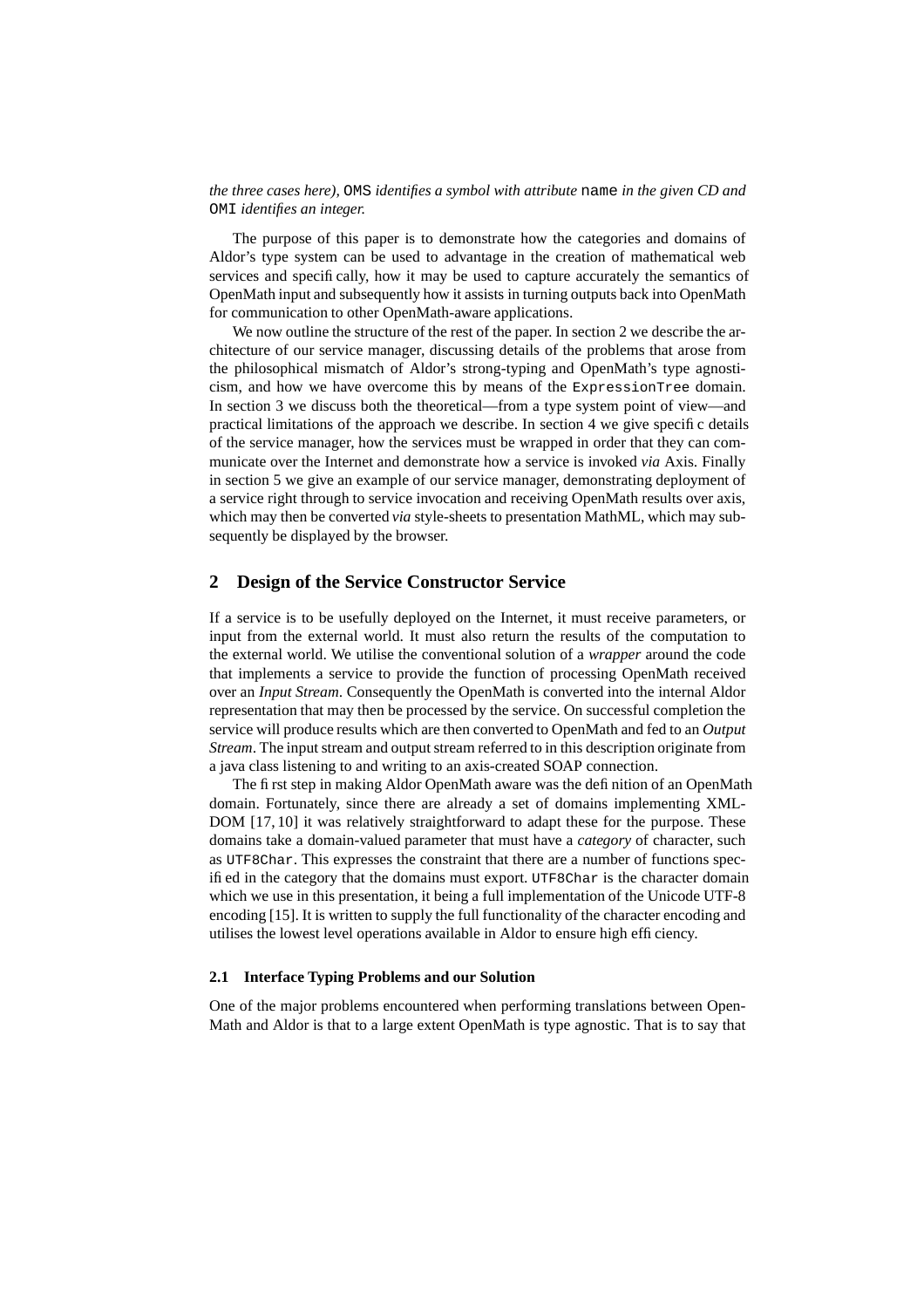the objects appearing in OpenMath markup have no type information attributed to them; it is possible to give type information by means of OMATTR elements, however their use is not mandated by the standard and therefore we can not assume that received Open-Math markup will contain such attributes. Aldor values however are strongly typed. This means that all values, including those supplied as parameters to a function, must belong to a specific domain (or type), additionally the return value from a function must be of a specific type.

The service code supplied by its author specifies that its parameters and its return value are of specific types, and the parameters received over the input stream and the return value to be sent to the output stream have to be expressed in OpenMath. This requires that there is some translation mechanism between the heterogeneous type structure of Aldor and the single OpenMath domain. Furthermore, in order that the wrapper generator is well-structured and extensible, it is necessary to present the functionality via a carefully-defined API. We propose a solution to this problem in section 2.4 and have built a service generator based on it, which is detailed in section 4. There are a number of categories and domains which are central to our solution which we shall detail below.

#### **2.2 ExpressionTree**

The purpose of this section is to explain how to translate between Aldor internal objects and other (external) representations. The key to the translation process is the ExpressionTree domain, which acts as a gateway to a number of external representations, *e.g.* TeX, C, Fortran, lisp or maple, and specific Aldor domains. Most of the domains in Aldor satisfy the  $\mathtt{ExpressionType}$  category $^2$ , that is they export a function with the following signature:

extree : % -> ExpressionTree;

This should be read as meaning that the domain exports a function with name extree, which takes a parameter of type % (the domain in question) and returns a value of type ExpressionTree.

*Example 2. The Aldor domain* DenseMatrix(R) *represents matrices of elements of type* R *in a dense format, the parameter* R *must be a type which has both the categories* ArithmeticType *(meaning one can perform arithmetic operations on its elements), and* ExpressionType *(one can make* ExpressionTree *objects from its elements). The domain* DenseMatrix *is of the* ExpressionType *category, this means that it has an* extree *function which can construct* ExpressionTree *objects from its objects, as seen in the following Aldor interpreter snippet:*

```
%1 >> mat:DenseMatrix(Integer) := [[1,2],[3,4]]
matrix [[1,3],[2,4]] @ DenseMatrix(AldorInteger)
2 >> exmat := extree(mat)
```
<sup>(</sup>matrix 2 2 1 3 2 4) @ ExpressionTree

<sup>2</sup> The categories ExpressionType, Parser and Parsable actually require exportation of additional functions, however we are only concerned with the ones mentioned.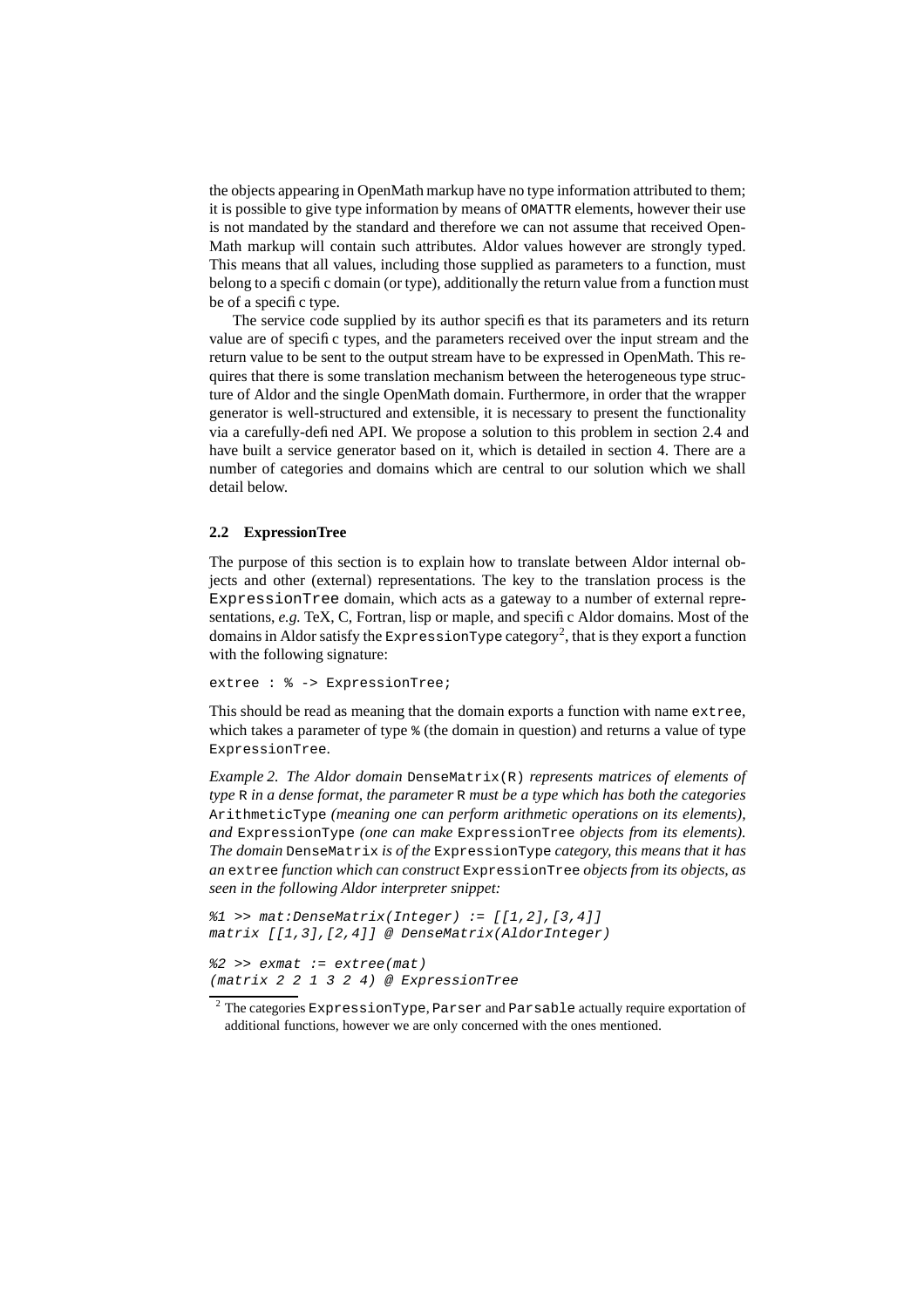*the presentation given after the second interpreter statement should be read as: (i) The first value indicates the type of object represented, (ii) The second two values are the dimensions of the matrix and (iii) the rest are the values in the matrix. One also notes that the type* AldorInteger *is also of category* ExpressionType*. Now that we have an* ExpressionTree *version of our* DenseMatrix *objects, we are in a position where we can transform them into a number of external formats, as follows:*

```
%3 >> axiom(stdout,exmat) -- Axiom format
matrix [[1,3],[2,4]] () @ TextWriter
%4 >> maple(stdout,exmat) -- maple format
linalg[matrix](2,2,[1,3,2,4]) () @ TextWriter
%5 >> tex(stdout,exmat) -- tex format
\pmatrix{
1 \& 3 \ \sqrt{cr}2 \& 4\cr r () @ TextWriter
```
The above deals with converting values from a specific Aldor type into a generic Aldor type, which may then be converted into a number of different external types. For our needs we must convert to the OpenMath type. We may achieve this by extending the ExpressionTree domain with a function which has signature:

openmath: (TextWriter, %) -> TextWriter

Which performs the task of converting ExpressionTree objects into OpenMath. This enables Aldor to communicate Aldor values to the external world in an unambiguous machine processable manner.

To communicate in the opposite direction, it is necessary to: (i) convert from the external markup to ExpressionTree, in our case from OpenMath to ExpressionTree, then (ii) from ExpressionTree to the specific Aldor domain. Implementation of step i) involves extending the OpenMath domain with the Parser category that is described in more detail in section 2.3. Step ii) requires that the target domain must be of category Parsable, which means that the domain must export the function with signature:

```
eval: ExpressionTree -> Partial(%)
```
This should be read as meaning that the domain exports a function eval which takes an ExpressionTree argument and returns a value of type Partial(%), which is Aldor's name for lifted domains, that is domains extended by  $\bot$ . Aldor's name for  $\bot$  is failed, indicating that the expression tree does not represent an object from the domain referred to by % (*i.e.* the domain in question), or it may be a value from the domain referred to by %. In the later case a value of type % may be obtained using the function retract exported by the Partial(%) domain.

*Example 3. We shall continue example 2, and show how we can reconstruct the matrix from the* ExpressionTree *representation. (N.B. during execution of a service the* ExpressionTree *objects to be evaluated will originate from* OpenMath *objects.) First we translate from* ExpressionTree *to* Partial(DenseMatrix(Integer)) *using the* eval *function, available from the* DenseMatrix *domain since this domain is of category* Parsable*.*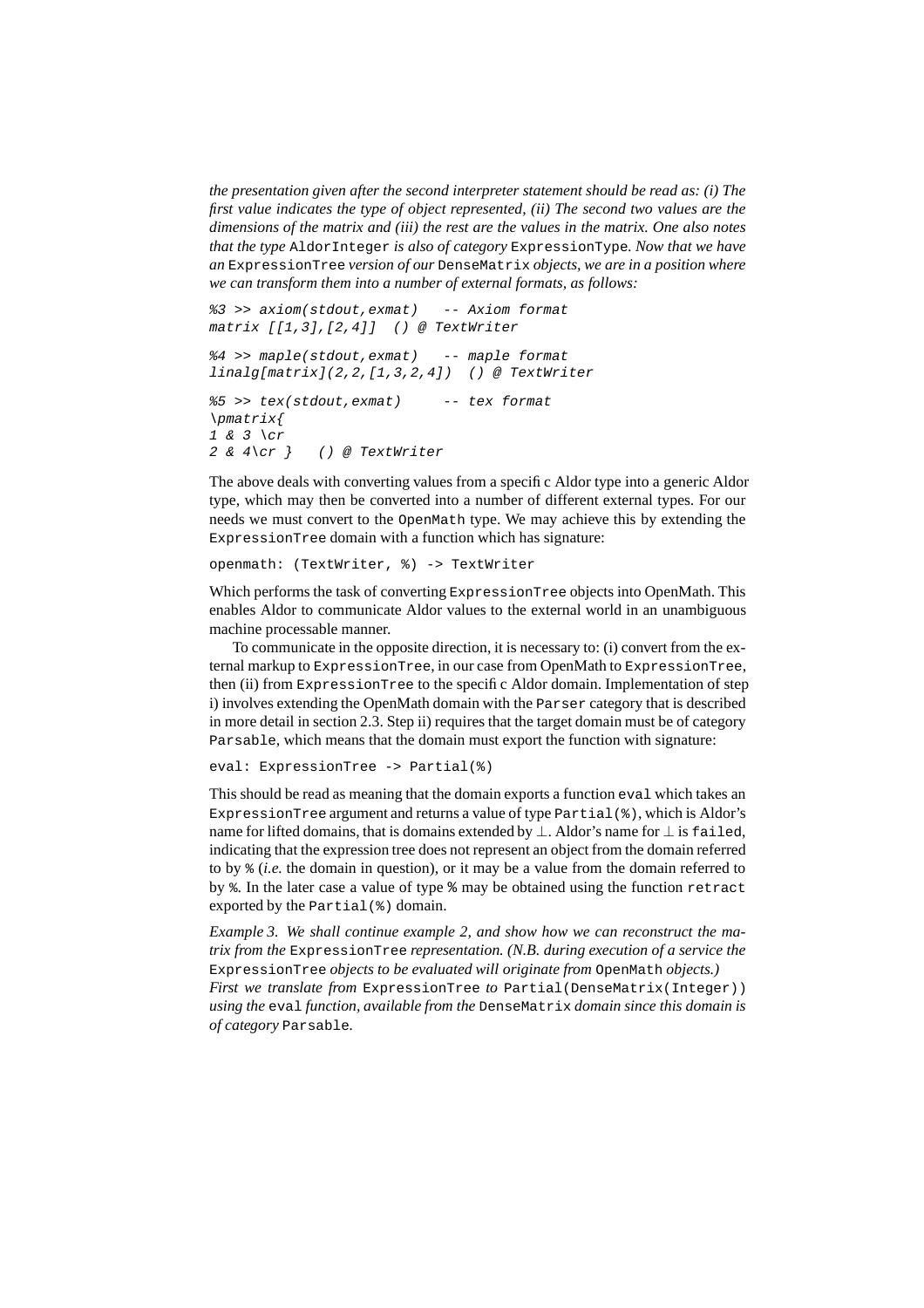%6 >> pmat:Partial(DenseMatrix(AldorInteger)) := eval(exmat) [F matrix [[1,3],[2,4]]] @ Partial(DenseMatrix(AldorInteger))

*Finally* we *translate from the*  $Partial(\cdots)$  *domain to the specific domain:* 

%7 > retract(pmat) matrix [[1,3],[2,4]] @ DenseMatrix(AldorInteger)

#### **2.3 Parsing OpenMath in Aldor**

In this section we describe the approach we have taken in extending the OpenMath domain with the Parser category. In order that the OpenMath domain satisfies the Parser category, it is necessary that the OpenMath domain exports a function with signature:

```
parse! : % -> ExpressionTree
```
that is, export the function parse! which takes an OpenMath value (the specialisation of % in this case) and returns the ExpressionTree equivalent. The na¨ıve approach might simply traverse a table of OpenMath classes, associating one class of OpenMath objects with its ExpressionTree equivalent. Although, this approach would certainly work, the complexity would depend on the size of the table which would be large. The complexity would become worse as the number of OpenMath objects handled became large (*i.e.* it would not scale well). The algorithmic complexity of this process would be  $O(nm)$  where n is the number of elements in the document and  $m$  is the number of different classes of OpenMath objects handled.

The approach that we have taken is to build up a hash table associating strings characterising OpenMath objects with functions taking an OpenMath object as parameter and returning Partial(ExpressionTree) objects. The functions may be extracted from the hash table dynamically and applied during a recursive descent of the OpenMath XML tree. The algorithmic complexity of this operation will be  $O(n)$  where n is the number of child elements in the document.

*Example 4. If we are translating the OpenMath element:* <OMI>10</OMI> *into Aldor, the tag*name "OMI", is used as the key to the hash table; this is associated with a function which takes *an OpenMath object as parameter and returns an* ExpressionTree*. This particular function takes the content of the* OMI *element (*10 *in this case), and returns its* ExpressionTree *representation.*

*Example 5. If we are translating the OpenMath application element:*

```
<OMA>
 <OMS cd="set" name="set1"/>
  ...
</OMA>
```
*elements are members of the set being constructed. To characterise this element we concatenate the values of the* cd *and* name *attributes with an "@" separator, to obtain "set@set1"*<sup>3</sup> *in this case. The value obtained from the hash table will be a function which we apply to the OpenMath object. The body of this function recursively performs a* parse! *application on all the children, bar the first, of its argument to obtain their values as* ExpressionTree *objects. Consequently, we are in a position to build an* ExpressionTree *set and return this as the return value of the function.*

<sup>&</sup>lt;sup>3</sup> The characterisation used is implementation specific, we report the one that we have used.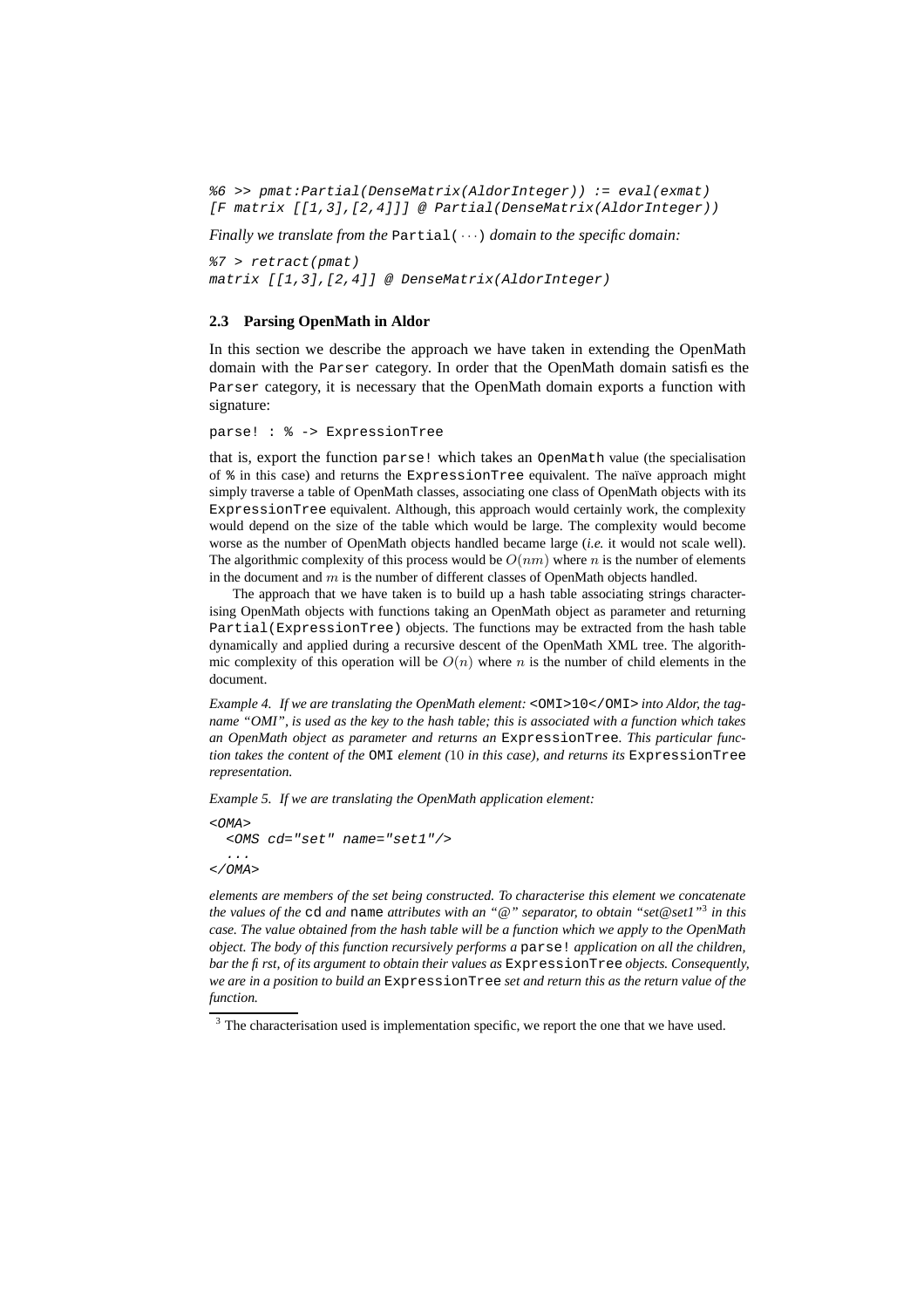#### **2.4 Solving the Type Translation Problem**

Summarising our solution to the type translation problem, our method performs the following steps:

- 1. Read characters from the input stream (this is assumed to be OpenMath XML, if not an error will be returned to the client),
- 2. Convert the input stream to internal Aldor OpenMath objects,
- 3. Convert the OpenMath objects to ExpressionTree objects *via* the technique detailed in section 2.3,
- 4. Parse the ExpressionTree objects to be of type Partial(S) where S is the specific type of the particular parameter, for this step to be possible the parameter type must be of the category Parsable,
- 5. The Partial(S) object so obtained must now be retracted to the type S, in which format it may be processed by the functions provided by the service author,

After the service code has been executed, a return value will be generated with a single return type, this must be converted to OpenMath, in order that it may be sent back to the client over axis.

- 6. The return type must be of category ExpressionType; this implies that the relevant domain exports the extree function which implements the transformation to ExpressionTree,
- 7. Call the openmath function with which the ExpressionTree domain has been extended, in order to convert the ExpressionTree to OpenMath format and write it to the standard output.

# **3 Theoretical and Practical Limitations**

Both the Aldor system and the OpenMath markup language are extensible. This means that one may define new domains in the former allowing one to construct novel objects to interact with the rest of the system. We may then write new OpenMath Content Dictionaries, which define new symbols allowing one to represent these objects. This extensibility has its advantages and drawbacks. On the one hand this means that if a service is utilising objects that are not handled by the system, there is a possibility that the system may be extended to deal with them, however fundamental limitations surely exist and we must determine the limitations on the scope of the system. In this section we consider the limitations on the system.

#### **3.1 Theoretical Limitations**

The basic limitations on the types of objects which may be accepted by the services are that it must be possible to perform the required translations. These limitations naturally fall into the following partitions:

**Category considerations:** The type of the parameters must have the category Parsable, in order that the parameter objects may be obtained from their ExpressionTree formats. This is in order that step 4) in section 2.4 may be performed. The return type must be of category ExpressionType in order that an ExpressionTree object may be obtained from the return value (step 6), section 2.4). If any of these domains do not have the required category this may be rectified using Aldor's extend facility, which allows extra functions to be exported by a domain.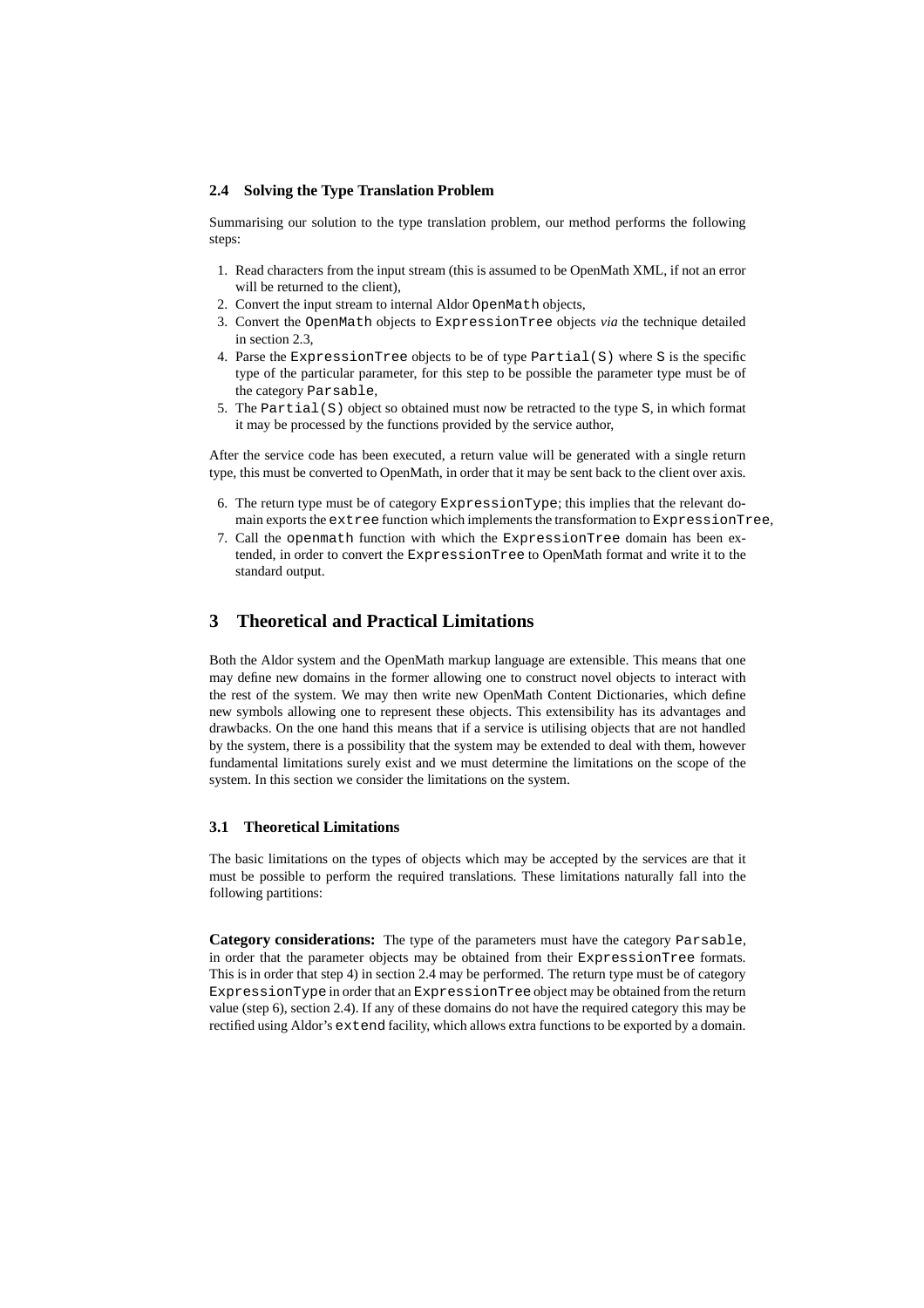**Translation from** OpenMath **to** ExpressionTree**:** To effect the translation from OpenMath objects to ExpressionTree objects, we use the technique detailed in section 2.3. The HashTable which it utilises must be loaded with the correct functions, otherwise there is no information to specify how the transformation is to take place. In our current prototype, the set of translation methods is fixed. Clearly this is not practical for the longer term, due to the extensible nature of OpenMath which means that new CDs will be written and new translation methods will be required. We are currently considering how this may be made more flexible within the constraints and capabilities of Aldor.

**Function objects:** Greater problems arise with translation to and from function objects and the remainder of this section is on-going work. In Aldor function objects are treated as first class objects which may be assigned to variables, passed as parameters and returned from functions. In OpenMath abstract functions may be represented using a  $\lambda$ -binding notation:

*Example* 6. The function which a mathematician might write as:  $\lambda x \cdot x^2$  could be represented *in OpenMath as*

```
<OMBIND>
  <OMS cd="fns1" name="lambda"/>
  <OMBVAR><OMV name="x"/></OMBVAR>
  \leq OMA ><OMS cd="arith1" name="power"/>
    \langle \text{OMV} \rangle name="x"/>
    <OMI>2</OMI>
  \langle / OMA ></OMBIND>
```
Here are some of the issues this matter raises:

- **–** The first problem is that function objects are not members of domains, and so the extend mechanism referred to earlier can not be used. It is envisaged that a special purpose *package* would be written to translate from objects of the OpenMath domain to objects of ExpressionTree, and thence to the primitive function objects.
- **–** A second problem becomes apparent with this approach: it appears that the ExpressionTree framework does not supply a rich enough descriptive mechanism to describe function objects. It is hoped that this framework could be extended in some way. A different approach might be to translate directly from OpenMath to the primitive function objects.
- **–** A third and apparently intractable problem arises from the translation from Aldor to Open-Math, since this would imply decomposing the function objects into their constituent parts. Currently no tools exist in Aldor to do this and we must leave this as future work.
- **–** However, there is some hope: if the OpenMath input were to contain fully annotated types this is not the normal practice—this information could be propagated through the process and potentially re-exported when needed. Indeed, annotation is probably the only way forward, given the computational intractability of type inference for type systems such as that in Aldor.

A number of the objects which exist in the algebra library have function objects as part of their representation, *e.g.* DenseUnivariateTaylorSeries, it is not possible to represent these objects without using functions. For the above reasons we are not currently able to translate between these objects and OpenMath.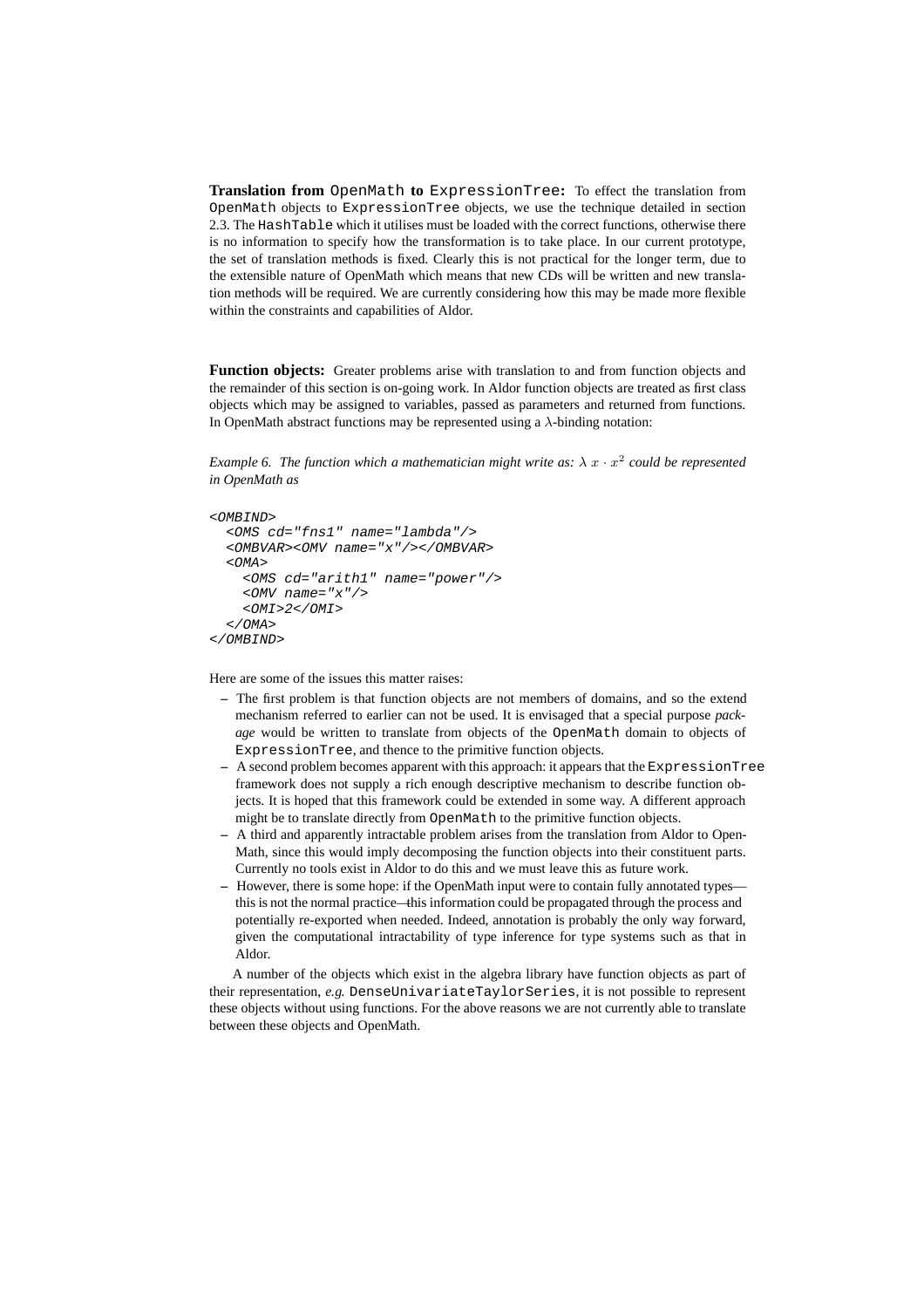**Algorithm 1** Service Wrapper

| serviceWrap():() == {                                                                                |
|------------------------------------------------------------------------------------------------------|
| ${x_1, \dots, x_n} \leftarrow$ read OpenMath arguments from the default Input Stream                 |
| ${E_1, \dots, E_n} \leftarrow$ convert ${x_1, \dots, x_n}$ to Expression Tree                        |
| ret: $R \leftarrow$ service_code $(E_1, \dots, E_n)$ — R is the return type of the service code      |
| <b>return</b> openmath(stdout, extree(ret))                                                          |
|                                                                                                      |
|                                                                                                      |
| service_code( $E_1$ : ExpressionTree, $\cdots$ , $E_n$ : ExpressionTree):R == {                      |
| import from Partial $(D_1) \cdots$ Partial $(D_n)$ and $D_1 \cdots D_n$ , where $D_1 \cdots D_n$ are |
| the arguments to the service code.                                                                   |
| $\{e_1, \dots, e_n\}$ $\leftarrow$ convert the Expression Tree objects into objects of the specific  |
| types.                                                                                               |
| the rest of the service code $\}$                                                                    |

# **4 Building and Using Aldor Web Services**

We have built a web service manager which supports the construction and deployment of Aldorbased web services and is achieved via a set of JSP pages. One of the functionalities of the manager is to assist users in the deployment of services by writing the generic web services code automatically. The user simply supplies the code that implements the service and the web service manager sends this code as a string through Axis to a wrapper service. We built a similar system earlier as part of the MONET project [9, 6] for the deployment of Maple functions as web services.

### **4.1 The Wrapper Service**

The purpose of this wrapper service is to convert the function or functions which implement a service into a set of functions which take their parameters as OpenMath objects from an input stream and convert them into the required type for the function, similarly it will translate the return value of the function into OpenMath and write that to the output stream. To do this we must translate the code submitted by the service implementer into code to perform the actions outlined in Algorithm 1.

Construction of wrapped services is performed dynamically as the service code is received, since the specific details of the wrapped code will depend on the type of the arguments and return values of the code. We perform this service wrapper creation using a java program which implements the actions detailed in Algorithm 2.

## **4.2 Service Invocation**

The service manager also allows invocation of the wrapped web services as follows:

- 1. The client selects which service they wish to invoke,
- 2. The client is prompted for the requisite number of parameters of the required types,
- 3. The client supplies these parameters in OpenMath format. It would be possible to perform type checking at this stage,
- 4. The request is made *via* a SOAP [14] engine, for example Axis,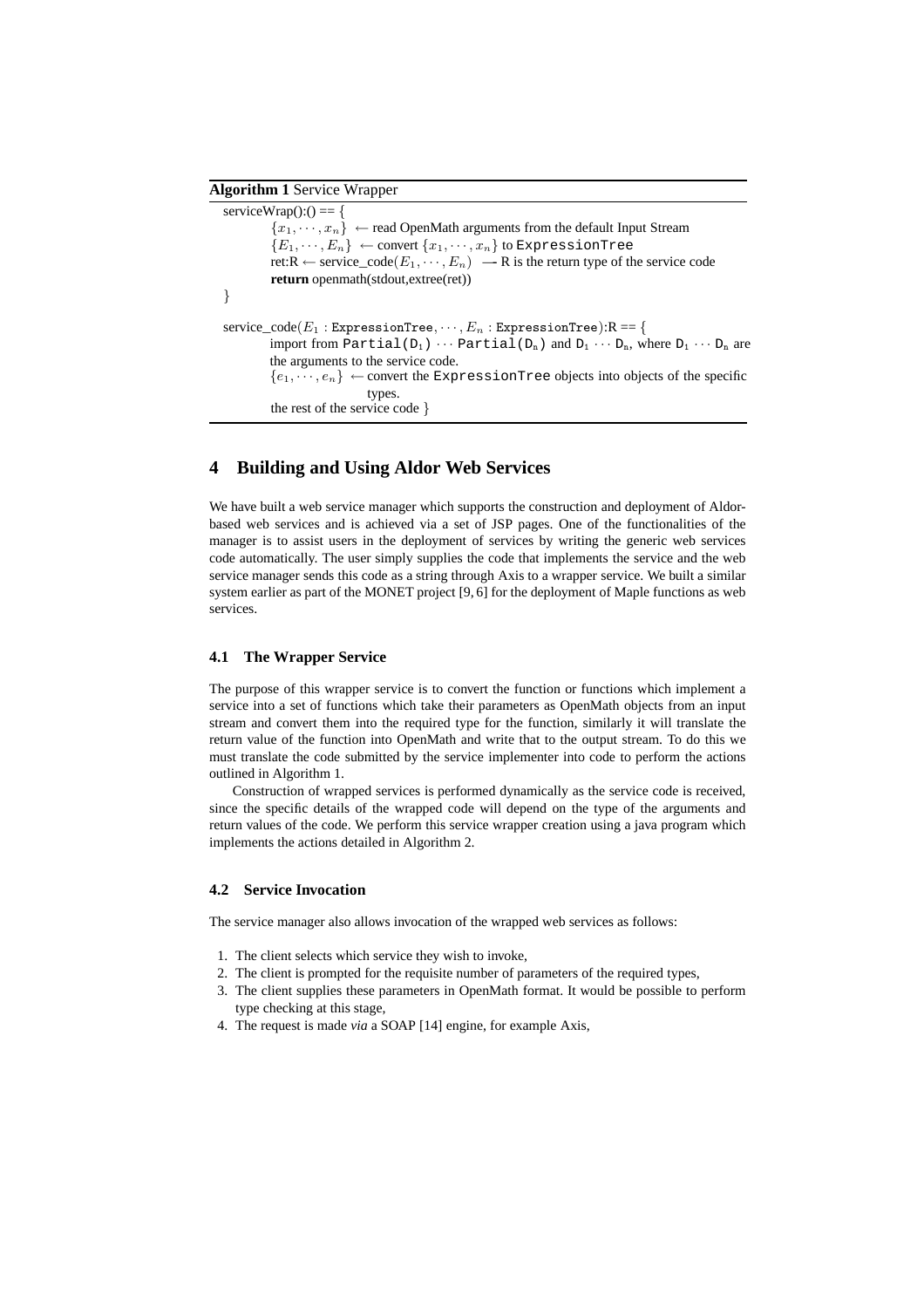| <b>Algorithm 2 Wrapper Creation</b> |  |  |
|-------------------------------------|--|--|
|-------------------------------------|--|--|

**input**: prog – The service code

Extract the arguments and their types from the *interface function* of prog.

- **if** The argument types are not of category Parsable **then**
	- throw a TypeNonParsable exception, whose detail records the types which are not of category Parsable(see note below).

**end if**

Extract the return type of the *interface function* of prog.

**if** The return type is not of category ExpressionType **then**

throw a TypeNonParsable exception

#### **end if**

Build the program detailed in Algorithm 1 where the arguments are those given as the parameters of prog

Compile the constructed program, and store the executable in the service database.

Note: The type information recorded by the exception may be useful to the implementers of the service manager, as they will then be given information about extensions required by service implementer clients.

- 5. The wrapped service, as described in section 4, is invoked and supplied with the OpenMath parameters,
- 6. The service does the required processing and transmits OpenMath results which are returned (over Axis),
- 7. The client receives the OpenMath results, it may do further processing, *e.g.*, translation to Presentation MathML using XSLT style-sheets.

#### **4.3 Automatic MSDL Generation**

After a service has been created, it is necessary to construct its advertisement as a web service that may be stored in a UDDI-like repository and subsequently found by service brokers. A straight Web Service Description Language description is relatively unhelpful since it only contains the information necessary to invoke the service. Extended UDDI registries contain textual descriptions, but these too are of little use for software clients. These deficiencies were essentially the motivations behind the MONET project's development of Mathematical Service Description Language (MSDL) [5] that takes some inspiration from its contemporary DAML and DAML-S by describing a service in terms of pre-conditions and post-conditions. In the XML markup used to represent the MSDL document these are represented by the following elements:

- **–** input elements, the signatures of the input parameters,
- **–** output elements, the signatures of the return values,
- **–** pre-condition elements, conditions which must hold prior to service execution and
- **–** post-condition elements, conditions which must hold after the service has executed

In both MONET and GENSS<sup>4</sup>, it has been necessary to construct the MSDL descriptions mostly by hand, which is an arduous and error-prone task. A particular benefit of the capacity to translate between OpenMath and Aldor's type system is that it is possible to generate, as a side-effect of Algorithm 2, the types of the arguments to the service and the type of the return value. These values may be used to create automatically the input and output elements respectively and also some of the basic constraints for the pre- and post-conditions. The association

<sup>4</sup> GENSS is a follow-on project to MONET; see http://genss.cs.bath.ac.uk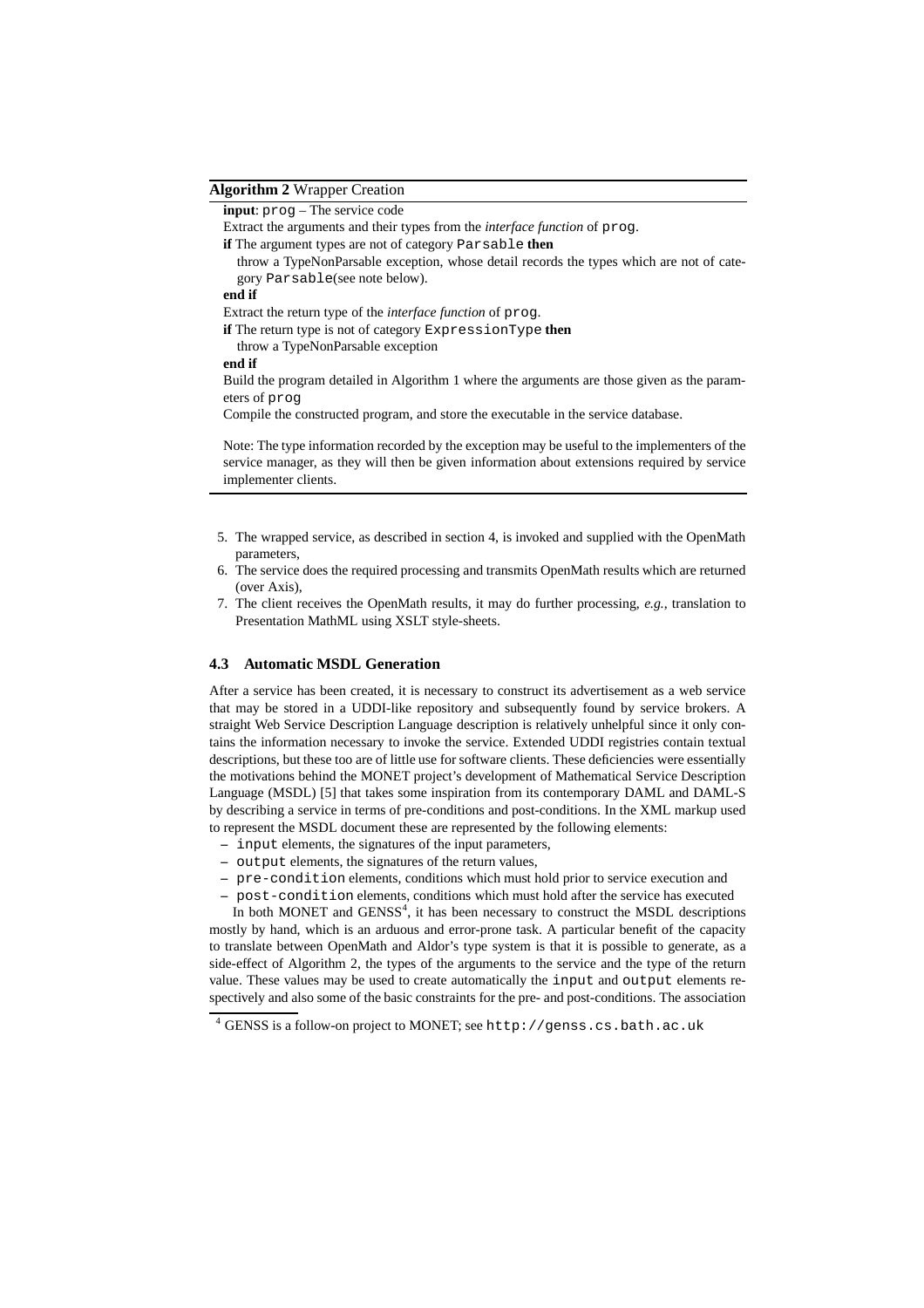```
1 <monet:definitions
2 targetNamespace= "http://monet.nag.co.uk/problems/">
3 <monet:problem name ="AntiTranspose">
4 <monet:header>
 5 <monet:taxonomy taxonomy= "http://gams.nist.gov" code="GamsD1b"/>
6 </monet:header>
 7 <monet:body>
8 <monet:input name ="M">
9 <monet:signature><br>
10 <m:0MOBJ>
11 <om: 0MA><br>
11 <om: 0MA><br>
12 <om: 0M
12 <om:OMS cd ="sts2" name ="matrix"/><br>
<om:OMS cd="setname1" name="Z"/>
14 </om:OMA><br>
15 </om:OMOBJ><br>
16 </monet:signature>
17 </monet:input><br>
<monet:output name ="A"><br>
-«monet:signature><br>
20 <om:OMOBJ>
21 <om: OMA<br>
22 <om: OMA<br>
23 <om: OM<br>
24 </om: OM
22 <om:OMS cd ="sts2" name ="matrix"/>
23 <om:OMS cd="setname1" name="Z"/>
24 </om:OMA><br>
25<br>
26 </om:OMOBJ><br>
26 </om:OMOBJ><br>
27 </monet:signa<br>
27 </monet:signa<br>
28 <monet:pre-cond<br>
30 OpenMath for
25 </om:OMOBJ><br>
26 </monet:signature>
27 </monet:output>
28 <monet:pre-condition>
29 <om:OMOBJ>
30 OpenMath for the number of columns in A = the number of rows in A
31 </om:OMOBJ>
32 </monet:pre-condition>
33 <monet:post-condition>
34 <om:OMOBJ>
31 <br>
2000 c/monet:pre-condition><br>
33 <monet:post-condition><br>
34 OpenMath for A_{rc} = M_{len-c+1, len-r+1} where len is the size of the matrix<br>
36 </mn:OMOBJ><br>
37 </mn:OMOBJ><br>
2000 condition>
36 </om:OMOBJ>
37 </monet:post-condition>
38 </monet:body>
39 </monet:problem>
40 </monet:definitions>
```


of this information with a service is important not only for service advertisement [11], but also in checking the correctness of parameters during a service invocation.

# **5 Example**

We assume that an Aldor service has been deployed through Axis. The service we demonstrate is one that calculates the *Anti-diagonal* of a matrix *viz.* the matrix obtained by reflection about the anti-diagonal of the matrix. The code to implement calculation of the anti-diagonal:

```
antitran(m:DenseMatrix(Integer)):DenseMatrix(Integer) == {
 import from MachineInteger, Integer;
  ret := copy m;
  len:MachineInteger := numberOfColumns m;
  for c in 1..numberOfColumns m repeat
     for r in 1..numberOfRows m repeat {
        ret(r,c) := m(len-c+1,len-r+1);}
  }
 ret
```
may be submitted to the service manager *via* the JSP page shown in figure 2. Additional information, apart from the code, which must be associated with the service are its description for the purpose of service advertisement, discovery *etc.*. The details of the interaction is shown in Fig 3.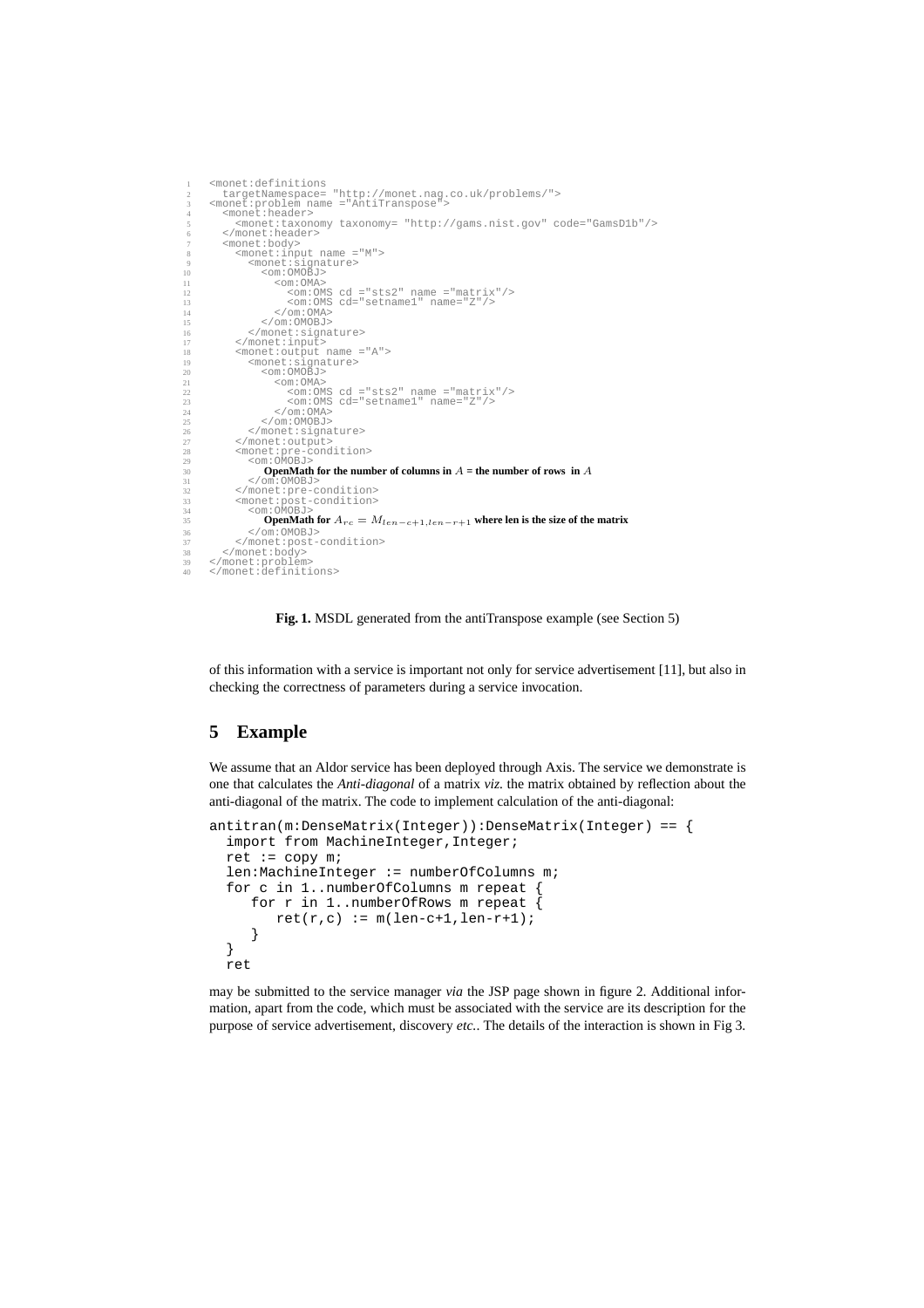

**Fig. 2.** Submission of Code to the service manager

# **6 Related Work**

The work detailed in this paper utilises a similar architecture as that used by the service manager used in the GENSS project [8]. The services created as part of GENSS were based on the Maple computer algebra system. Conversion from OpenMath to Maple is less problematic then conversion between OpenMath and Aldor, due to the fact that Maple, being a latent-typed language, can better accommodate OpenMath's type agnosticism. This conversion however is performed by procedures written in the Maple interpreted language [13] with the relatively high overhead involved in constructing a new Maple instance every time a service is invoked. Indeed, it was the time taken in launching Maple and loading all the necessary library code that drove us to seek an alternative solution, resulting in the application of Aldor reported here. The GENSS project was a follow-on project from the EU funded MONET project under which the MSDL [5] and Open-Math based ontologies which are the underlying communication languages for these projects where developed. The Maple based service manager created in the GENSS project followed a similar method to that described by Dewar et al. [7] where the service manager developed at the University of Western Ontario is described, along with associated technologies. The MathBro-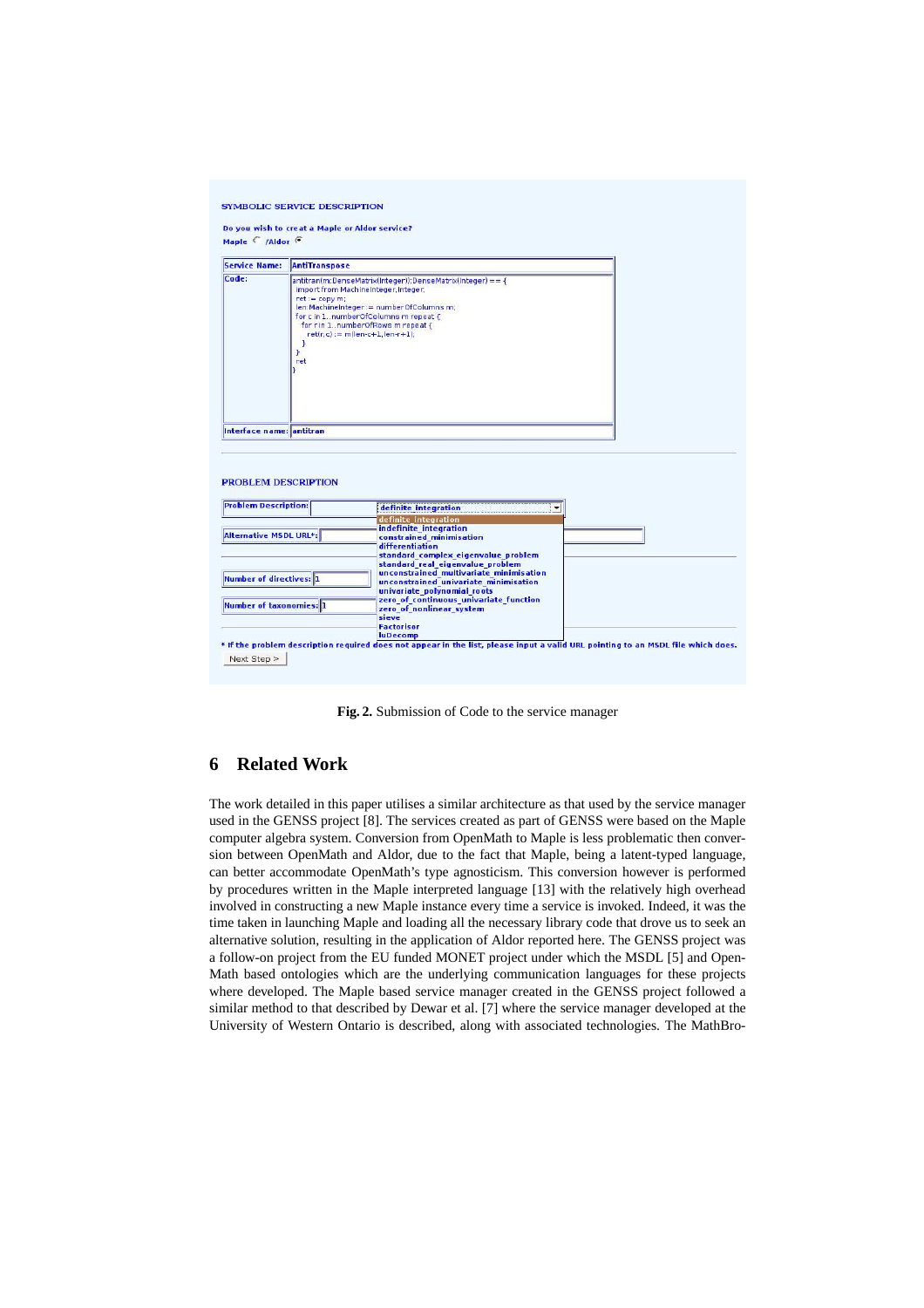### **INTERACTING WITH AN ALDOR WEB SERVICE**

When invoking a service, the interface first invites the user to select a service from the list of services which the manager has in its database. In order to deal with the case where different instances of a service have been deployed, with or without the same implementation, the service manager associates a unique identification number with each service.

**INVOKING WEB SERVICES** Service name Service ID 5551854522373285798  $\overline{\text{One}}$ AntiTranspose 7767292263003423665 AntiTranspose 3744934201876061779

For this naïve implementation of the manager, we use a string representation of the OpenMath parameters. A more user friendly approach would be to offer several alternative representations, *e.g.* Aldor, Mathematica, Maple format then issue a call to a translation service which would translate the parameters to OpenMath, This is a trivial extension, but is outside the scope of the current work. Returning to the example, the parameter supplied is the matrix

 $\sqrt{13}$ 2 4  $\setminus$ 

| <b>Problem Name:</b>                            | AntiTranspose                                                                                                                                                                                                                  |  |
|-------------------------------------------------|--------------------------------------------------------------------------------------------------------------------------------------------------------------------------------------------------------------------------------|--|
| In puts:                                        | <b>OpenMath</b>                                                                                                                                                                                                                |  |
| <b>Parameter Type -</b><br>DenseMatrix(Integer) | <0MA> <oms cd="linalg2" name="matrix"></oms><br>$<$ OMA $>$ $<$ OMS cd = "linalg2" name =<br>"matrixrow"/> <omi>1</omi> <omi>3</omi><br><0MA><0MS cd = "linalg2" name =<br>matrixrow"/> <omi>2</omi> <omi>4</omi><br>$<$ /OMA> |  |
| Invoking Service >                              |                                                                                                                                                                                                                                |  |

The service is then invoked over Axis. This in turn invokes the Aldor executable created as outlined in section 4.1. The OpenMath parameters are sent to the service by a Java method over and Output Stream. This same method receives the input from the executable on an Input Streams as OpenMath, which is transmitted by axis back to the client, where the JSP page converts the OpenMath to Presentation MathML, and the following page results:

| The input to the service is:<br>a matematika musiki kwa m |  |
|-----------------------------------------------------------|--|
|                                                           |  |
|                                                           |  |
| The output from the service is:                           |  |
|                                                           |  |
|                                                           |  |
|                                                           |  |

**Fig. 3.** Phases of interaction with the Aldor-based web service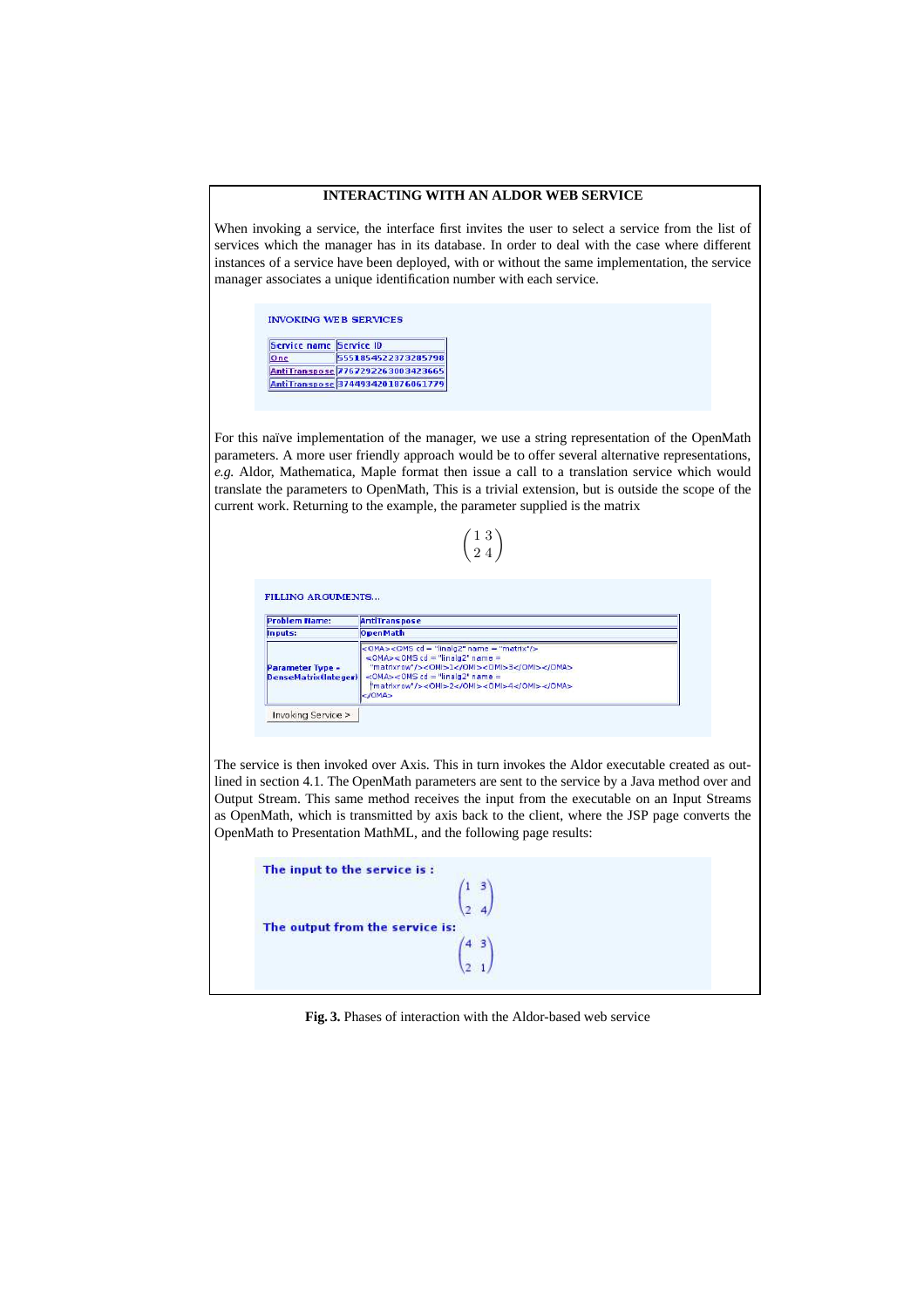ker I and MathBroker II projects have focused on mathematical service brokerage [3], apparently using taxonomic information to perform service categorization and selection. It would be interesting to investigate how the MathBroker software might be used as advertisement agencies for Aldor-based services.

# **7 Conclusions**

We have described how the Aldor language, and in particular its type system, can be used to advantage in the creation and publication of mathematical web services. By creating translators between OpenMath and Aldor objects for (a subset of) the Aldor type system, and *vice-versa*, we are able to deploy Aldor-based web services that accept OpenMath as input and generate OpenMath as output, through the use of wrapper service code. Both the wrapper code and the service code may be compiled and stored in a repository. A particular challenge of the work has been accommodation of the tension between OpenMath's absence of need for type information and Aldor's sophisticated strong typing scheme, but by using the ExpressionTree domain, and an efficient, linear time algorithm for the translation of OpenMath objects to Aldor objects, it is possible to handle the different Aldor objects that may have very different procedures for providing this translation. Furthermore the correspondence between Aldor types and OpenMath that has thus been established can now be applied to the signature of the service procedure and used to generate some of the necessary information to go in the MSDL description that might subsequently enable a broker to identify the service as useful.

**Acknowledgements** The work reported here was partially supported by the Engineering and Physical Sciences Research Council under the Semantic Grids call of the e-Science program (grant reference GR/S44723/01).

## **References**

- 1. Web Services Axis, Apache Project. Available *via* http://ws.apache.org/axis/ (March 2006).
- 2. The Axiom Computer Algebra System. Available *via* Wiki at http://wiki. axiom-developer.org/FrontPage (March 2006).
- 3. Rebhi Baraka, Olga Caprotti, and Wolfgang Schreiner. A Web Registry for Publishing and Discovering Mathematical Services. In *EEE*, pages 190–193. IEEE Computer Society, 2005.
- 4. Manuel Bronstein and Marc Moreno Maza. The Standard Aldor Library, Version 1.0.2. Available *via* http://www-sop.inria.fr/cafe/Manuel.Bronstein/ libaldor/html.
- 5. Stephen Buswell, Olga Caprotti, and Mike Dewar. Mathematical Service Description Language. Technical report, 2003. Available from the MONET website: http://monet. nag.co.uk/cocoon/monet/publicdocs/monet-msdl-final.pdf.
- 6. Olga Caprotti, Michael Dewar, James Davenport, and Julian Padget. Mathematics on the (Semantic) Net. In Christoph Bussler, John Davies, Dieter Fensel, and Rudi Studer, editors, *Proceedings of the European Symposium on the Semantic Web*, volume 3053 of *LNCS*, pages 213–224. Springer Verlag, 2004.
- 7. Mike Dewar, Elena Smirnova, and Stephen Watt. XML in Mathematical Web Services. In *XML Conference proceedings*, 2005.
- 8. GENSS Home Page. Available from http://genss.cs.bath.ac.uk (March 2006).
- 9. MONET Home Page. Available from http://monet.nag.co.uk (March 2006), 2002.